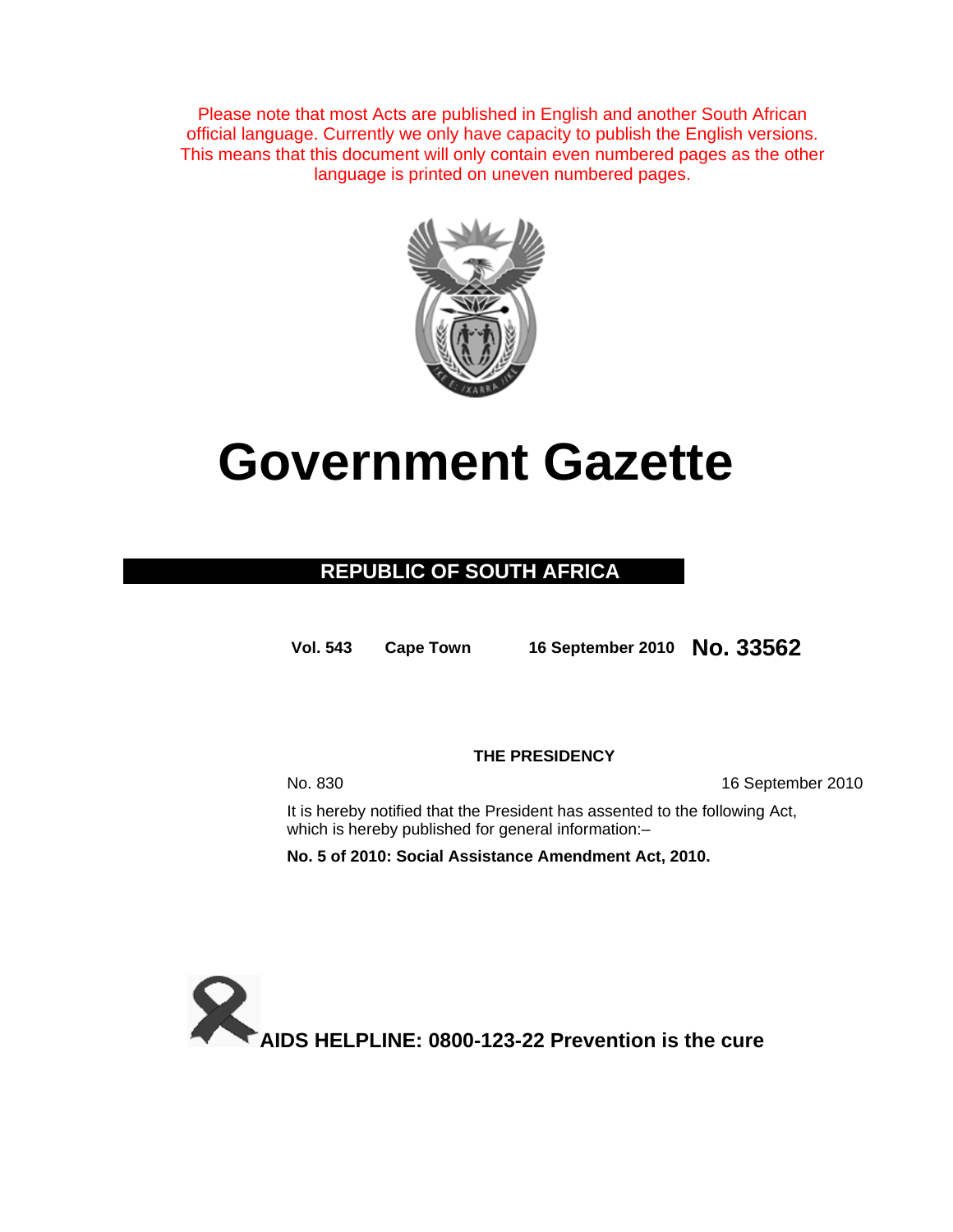Act No.5 of 2010

#### GENERAL EXPLANATORY NOTE:

 $\overline{1}$  $\mathbf{I}$ Words in bold type in square brackets indicate omissions from existing enactments. Words underlined wilh a solid line indicate insertions in existing enactments.

> *(English text signed by the President.) (Assented to* /5 *September 20/0.)*

## **ACT**

To amend the Social Assistance Act, 2004, so as to enable applicants and beneficiaries to apply to the Agency to reconsider its decision; to further regulate appeals against decisions of the Agency; and to effect certain textual corrections; and to provide for matters connected therewith,

BE IT ENACTED by the Parliament of the Republic of South Africa, as follows:-

#### Amendment of section 5 of Act 13 of 2004

1. Section 5 of the Social Assistance Act, 2004 (hereinafter referred to as the principal Act) is hereby amended by the substitution in subsection (1) for paragraph  $(b)$  the 5 following paragraph:

" $(b)$  subject to section [17] 16, is resident in the Republic;".

#### Amendment of section 14 of Act 13 of 2004

2. Section 14 of the principal Act is hereby amended by the substitution in subsection  $(3)(b)$  for subparagraph (iii) of the following subparagraph:  $10$ 

"(iii) of his or her right to request reconsideration and his or her right of appeal contemplated in section 18 and of the mechanism and procedure to invoke [that] any such right.".

#### Substitution of section 18 of Act 13 of 2004, as amended by section 2 of Act 6 of 2008

3. The following section is hereby substituted for section 18 of the principal Act: 15

#### "[Appeal] Reconsideration of decision by Agency and appeal

18. (I) If an applicant or a beneficiary disagrees with a decision made by the Agency in respect of a matter regulated by this Act, that person or a person acting on his or her behalf may, within 90 days of his or her gaining knowledge of that decision, lodge a written [appeal with tbe Minister 20 against that decision, setting out the reasons why the Minister should vary or set aside that decision.] application to the Agency requesting the Agency to reconsider its decision in the prescribed manner.